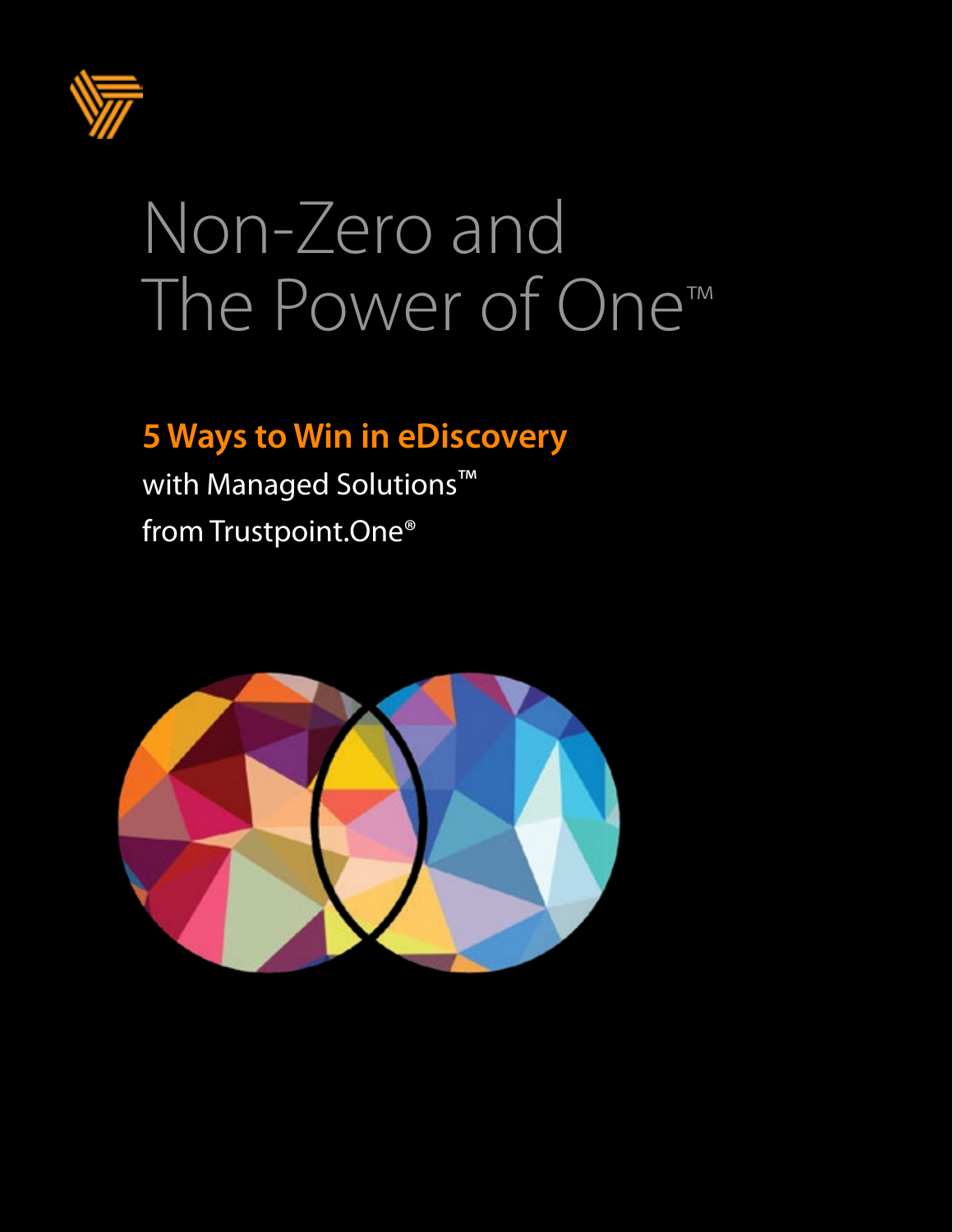

## Non-Zero and the Power of One™

#### **5 Ways to Win in eDiscovery with Managed Solutions**™ **from Trustpoint.One**®

In his book, **Nonzero:** [The Logic of Human Destiny,](https://www.nonzero.org/) Robert Wright argues that as complexity in human society increases, the ability to reap "non-zerosum gains" also increases. Biological and cultural evolution are shaped and directed first and foremost by "non-zero-sum-ness", the prospect of creating new interactions that are, bottom line– *win-win.* 

"In short, the zero-sum game is driven by self-interest," says Wright, in his accompanying TED Talk, Progress is Not a Zero-Sum Game, the non-zerosum game arises when people's (or organizations') fortunes are correlated– when the 'opposing' side's fortune conduces to mine."

For example, electronic communications enable commerce at a global level, allowing diverse markets to trade goods and services they could not otherwise, resulting in benefits for everyone. Through technological evolution, new forms of technology arise that facilitate or encourage the non-zero-sum game, involving more people over larger areas. The global marketplace adapts to accommodate new possibilities and harness this productive potential.

#### **Zero-Sum vs. Non-Zero-Sum defined:**

Simply put, in a *zero-sum game***,**  one party's win requires another party's loss. Conversely, in the *non-zero-sum game,* one party's win or success does not mean another party's loss. Both parties stand to gain.

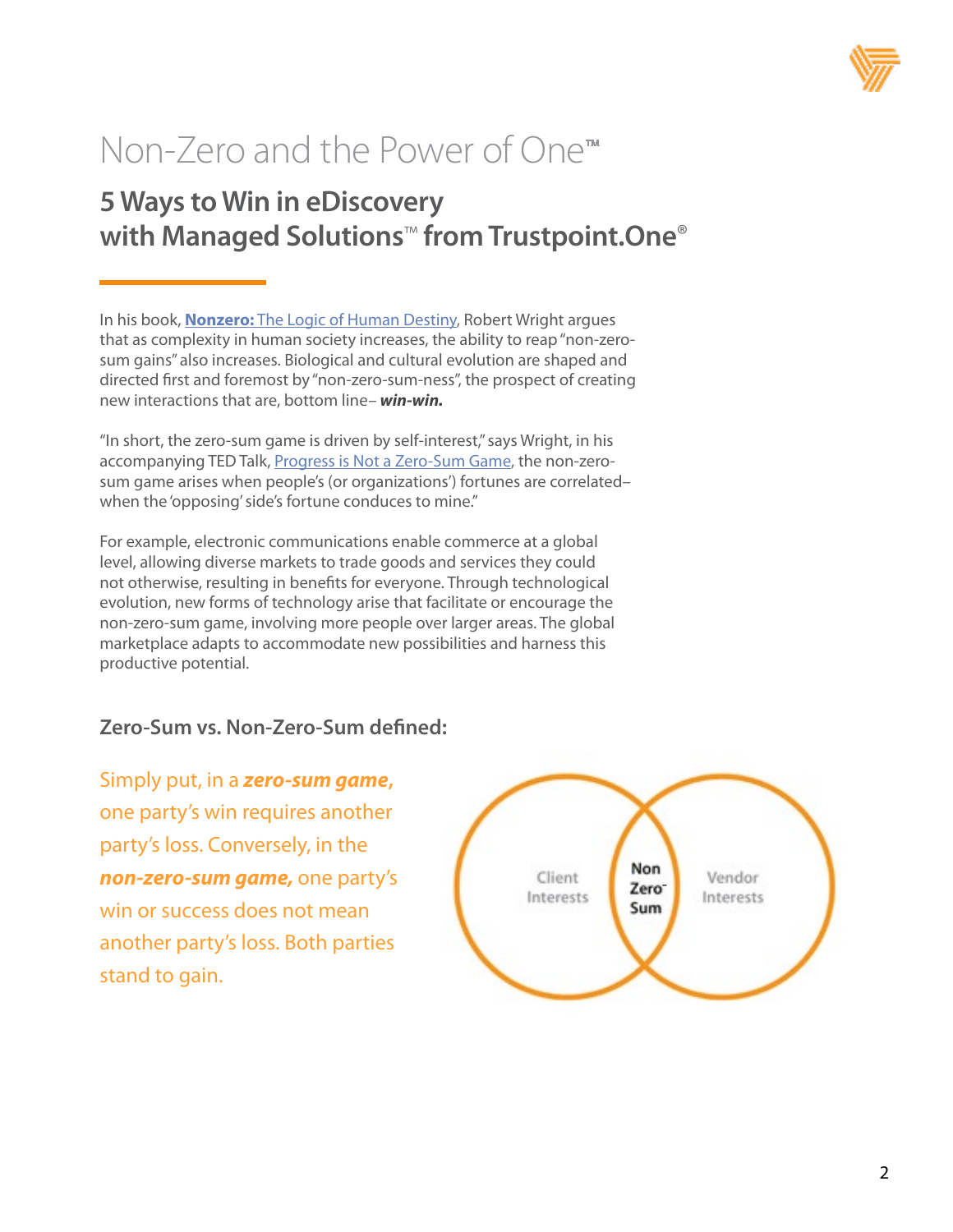

### **Managed Solutions**™ | A Non-Zero-Sum Approach

In this document, you will learn how [Managed Solutions](http://Managed Solutions) from Trustpoint.One effectively addressees the five key challenges that law firms and in-house counsel face in eDiscovery today:

- **Data Management**
- **Cost predictability**
- **Data Security**
- **Access to software technology and support**
- **Contract commitments**

Addressing these five challenges effectively requires a non-zero-sum, or "winwin" business philosophy built on cooperation and mutual benefit, where vendor and client interests are aligned. Managed Solutions™ is an innovative path that offers a truly non-zero-sum approach to address some of the biggest challenges that organizations face in eDiscovery today.

#### **1. Change the Approach** | Manage Data Better

Technology is all around us, and it's fueling the 21st century data boom. This ubiquitous technology is creating billions of pieces of communication a day. A report by the Radicati Group, a technology market research firm, indicated that the total number of business and consumer emails sent and received per day would exceed 281 billion in 2018. Radicati forecasts that number will grow to more than 333 billion by  $2022.<sup>2</sup>$ 

How does this apply to law-firms and in-house legal departments? Let's examine how the industry is dealing with Big Data and the infrastructure required to contain and manage it.

Emails are the most prominent example of ESI–especially in the legal industry. However, there's more to consider. For example, organizations who have moved to Microsoft 365 may still have on-premise exchange platforms, employees may keep.pst mailbox files on their local hard drives, old data may be maintained in legal-hold platforms, or terminated user data may live on networks indefinitely––not to mention content on a variety of disparate platforms like Dropbox, Google drive, SharePoint or various social media sites.

With increases in data stores, their locations, and the need for organizations "to satisfy their retention duty," more businesses and their advocates must manage data better and limit the amount of information that makes it downstream to vendors and case teams.

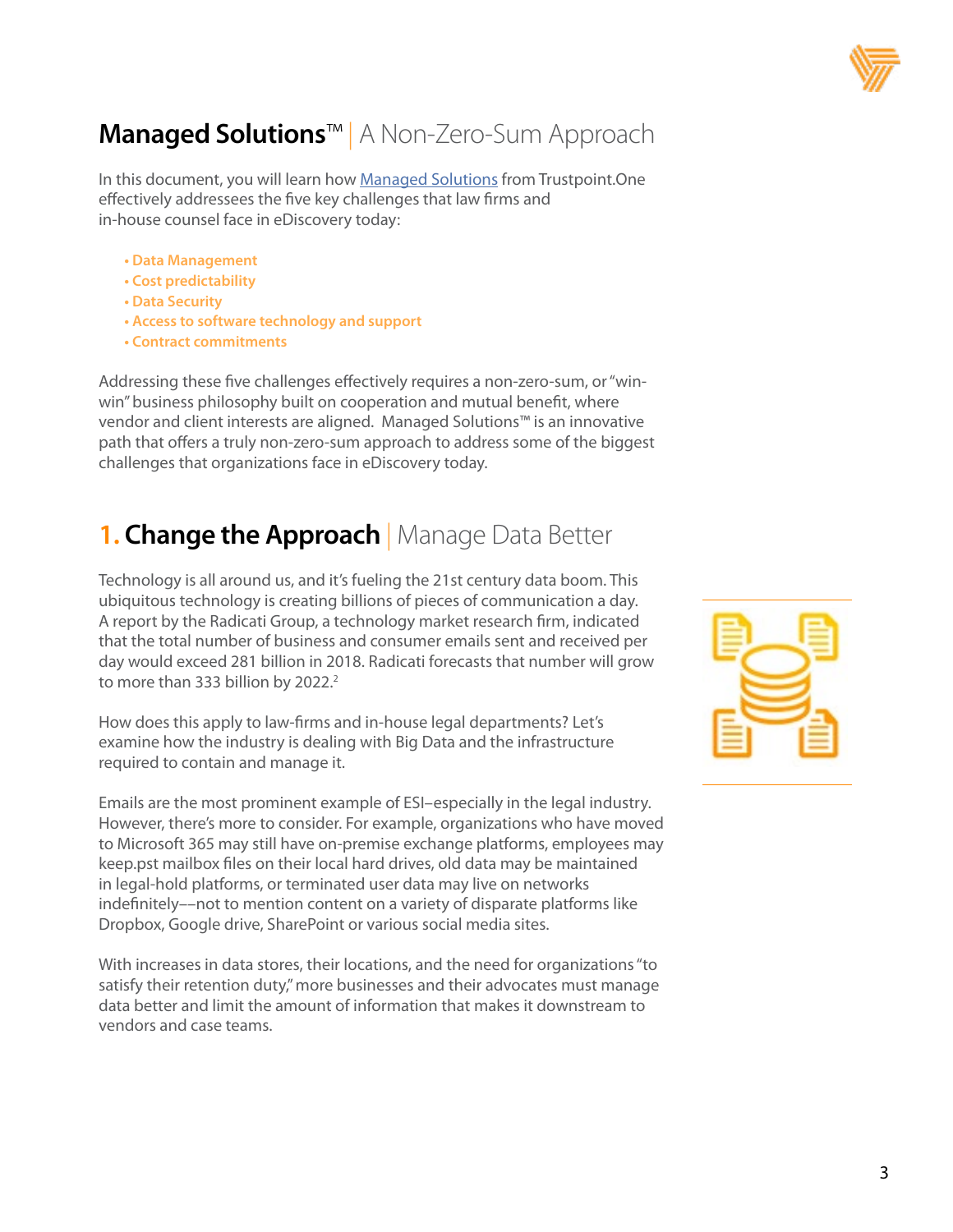

A Managed Solution engagement can be customized and specifically tailored to encompass a corporation's Information Governance (IG), Preservation and Collection needs. These engagements allow organizations to leverage professionals with extensive electronic data experience to help draft information governance plans and data maps to develop smarter preservation and collection methods. These solutions simultaneously address retention-duty obligations and reduce data volumes that ultimately need to be reviewed. For example:

- Deploy a "Preservation Managed Solution" where the collection of custodians and data stores (frequently a target of document requests) are put on a regular collections schedule. This helps with an organization's litigation readiness and eliminates the need to recollect data.
- An "IG Front-End Solution" can also help in the processing and review stages of the Electronic Discovery Reference Model (EDRM) by re-purposing the data and attorney work product. Organizations can put processes in place where data that is relevant to multiple matters is processed only once. In this case, the coding decisions and work product can be reused.

#### **2. Change the Model** Improve Cost Predictability

The complexity and rising costs associated with ESI and eDiscovery services are forcing innovation and market disruption with predictable pricing models, as seen in Trustpoint's Managed Solutions offerings.

There are many vendors claiming to offer similar eDiscovery managed services. They might have a bullet point on their website and may even have a web page dedicated to the model, but are eDiscovery managed services a core focus of their organization? How can you tell?

One way is by examining how the eDiscovery provider allocates resources and makes money. Trustpoint is moving away from pricing its services in the traditional per-GB model, where each step in the process is more expensive than the previous, and toward aligning its interests with their clients', making Trustpoint a true eDiscovery *Managed Solutions* provider.

In addition to addressing the needs of any given project, the Trustpoint approach focuses on a comprehensive business solution to handle all of an organization's projects, enabling more control over their eDiscovery business. These engagements can include a combination of workflow, technology and infrastructure support and are priced at the environment level. Following are two examples:

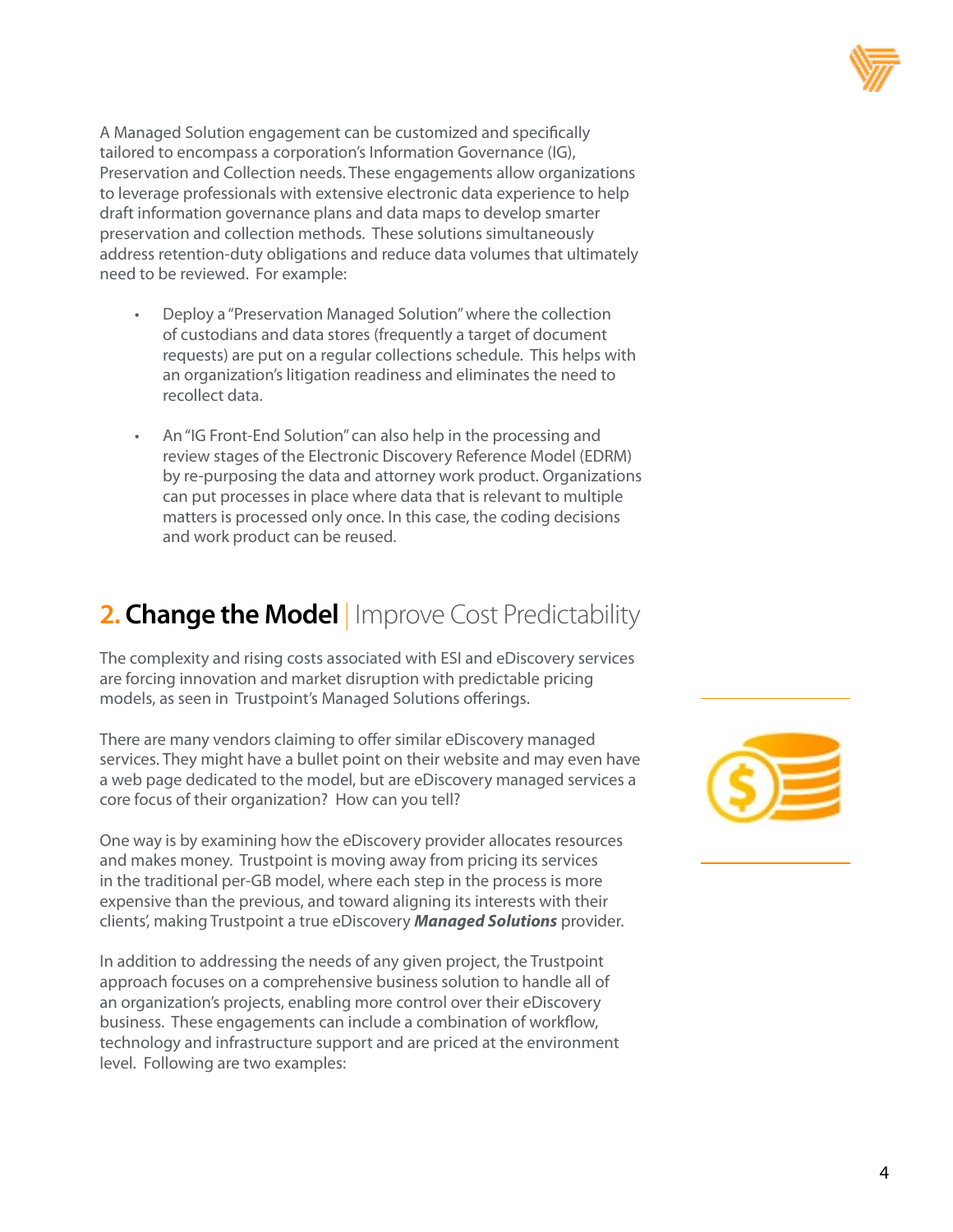"Many eDiscovery providers have turned away from the traditional eDiscovery vendor model because the value network doesn't make sense to them. Their core business is made up of collecting, processing, hosting and reviewing as much data as possible. With Trustpoint, the core business is aligning our interests with those we support."

- Ezekiel Alicea, Managing Director, Trustpoint.One





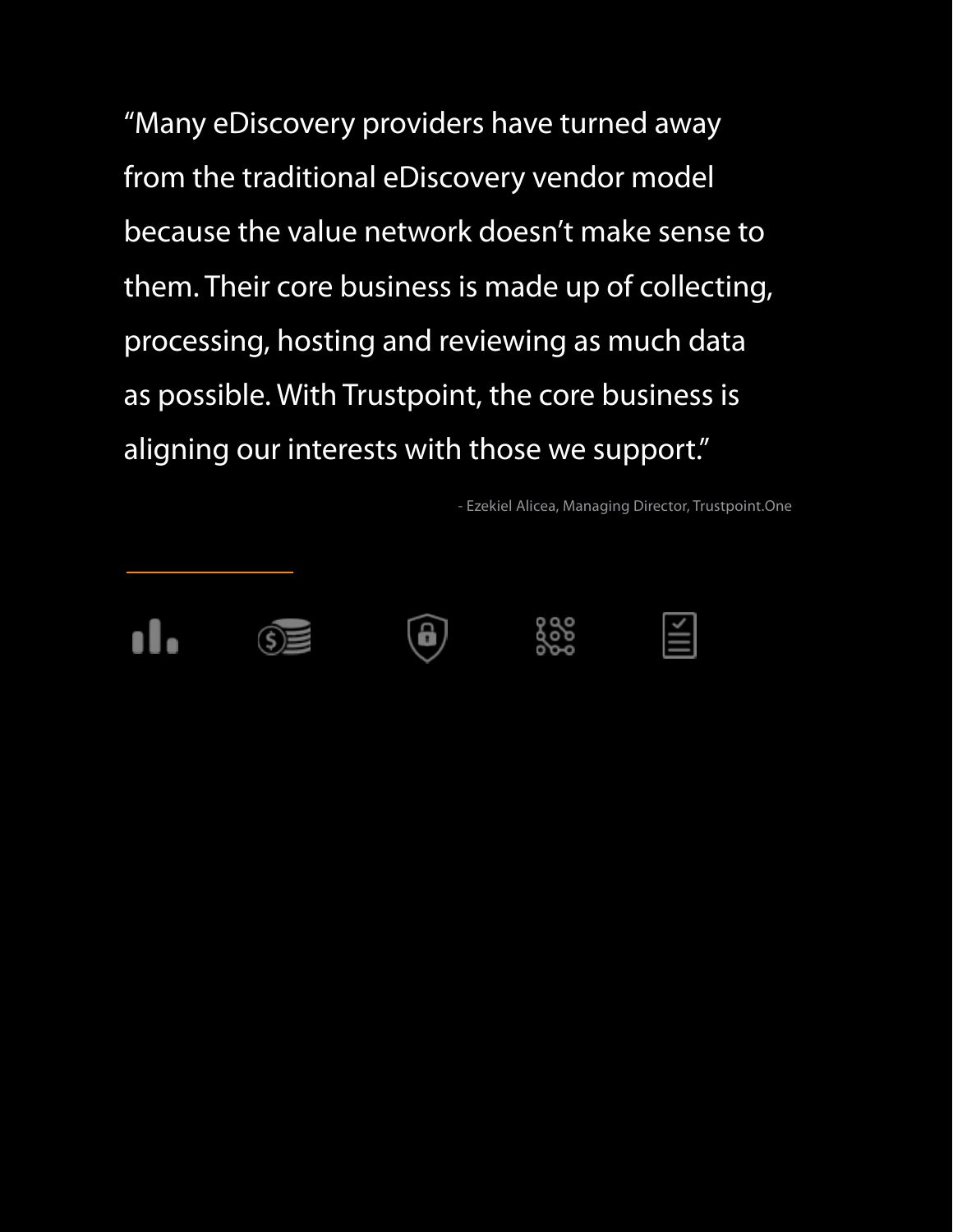

- In the case of an organization that wants to directly license eDiscovery software, they can engage Trustpoint to host the software, manage upgrades, storage and other IT functions, the law firm would pay a predictable flat monthly fee for this service to handle all their cases.
- Then there are multi-tenancy engagements, where groups want full control of an eDiscovery platform but do not want the upfront licensing and hardware expense. In this case, they would get administrative control and capacity for a fixed monthly fee.

To recap, rather than charging increasingly large fees due to the infinite growth of ESI that needed to be collected, accessed, managed, and stored for eDiscovery (and the enormous financial burden to clients that comes with it), Trustpoint.One delivers a non-zero-sum Managed Solutions™ model, giving legal teams the infrastructure, technology and priority customer service they demand– but for a fixed monthly fee.

#### **3. Minimize Risk** Secure Your Data

The Identity Theft Resource Center has been tracking data breaches since 2005. From 2005 to December 31, 2018, there have been a total of over 9,000 data breaches, exposing more than 1 billion records.<sup>6</sup> According to the American Bar Association, most of the largest firms in the U.S. have experienced a malicious breach. These risks can become exponential when you take into consideration the fact that most firms outsource to multiple vendors, each with varying cyber-security policies and safeguards.

There are several advantages to engaging a Trustpoint.One Managed Solution when it comes to data security:

- Trustpoint meets the stringent requirements necessary to stand up to the security audits of their multi-national clients. Their operating environments are certified with the following security protocols: SOC 2 Type 2, ISO 27001, Privacy Shield and HIPPA compliant.
- Rather than taking the risk of having data "all over town", best practice suggests centralizing the data in one secure location. Not only can a law firm or organization now host, control and gain insight into their data footprint for all matter, but it will also benefit from having one secure repository, mitigating potential breach that might otherwise occur at various transfer points in an unnecessarily complex chain-of-custody.

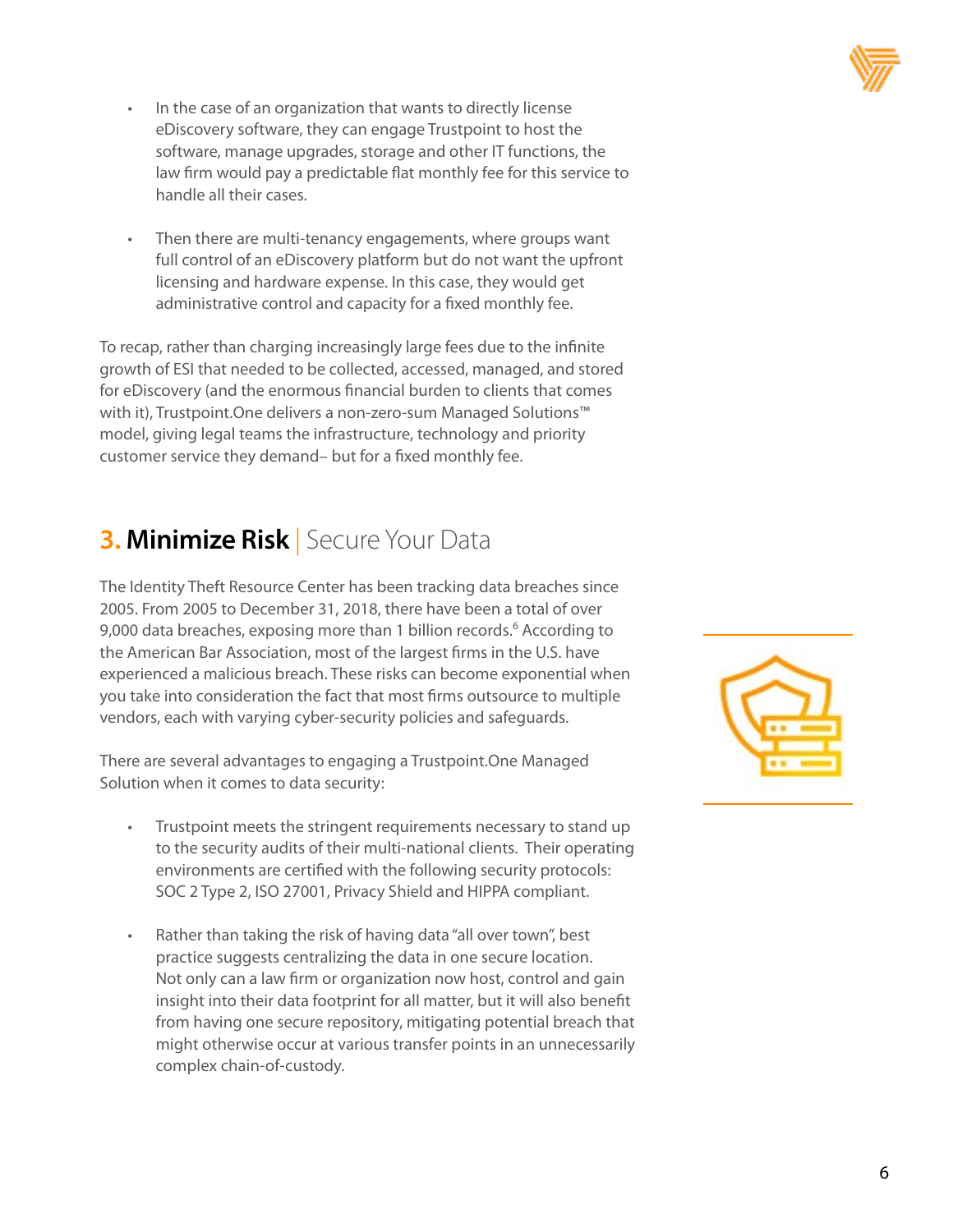

### **4. Practice Law** | Leverage Technology & Support

Leading law firms and organizations look to Trustpoint when they are faced with challenges in bringing technology and support in-house. For example:

- Some organizations do not have the budget to pay for software or hardware to run applications such as Relativity, or securing the upfront investment from the partnership group is a "lost cause". With Trustpoint, there is only a flat monthly fee to consider, which is more acceptable from a budgeting standpoint.
- Hosting eDiscovery software can be challenging for law firms, corporate legal departments, their respective IT and litigation support teams. From staffing requirements to administrative tasks such as upgrading software and managing storage, supporting software is a burden.
- Practice support teams are so bogged down with menial tasks such as processing data, creating searches and pushing buttons, they are unable to offer higher level consulting to case teams and work on special projects.

With Trustpoint.One, there's no hardware to buy, software to license, updates to schedule, or buttons to push. Case teams can focus on what matters most– successfully delivering legal solutions to their clients.

Trustpoint has also streamlined the way to manage Relativity. Administration functions such as creating cases, matters, users and groups can all be done without ever having to navigate around Relativity admin pages.

Additionally, Trustpoint gives team leaders the ability to view their environment at a glance through Trustpoint's custom dashboard. Clients gain quick access to information such as storage allocation and utilization for each matter, which is invaluable for budgeting considerations.

Lastly, Managed Solutions from Trustpoint.One is a turn-key offering where clients get dedicated access to specialized IT support, a Relativity® development team, architects and analysts – and are never in a queue.

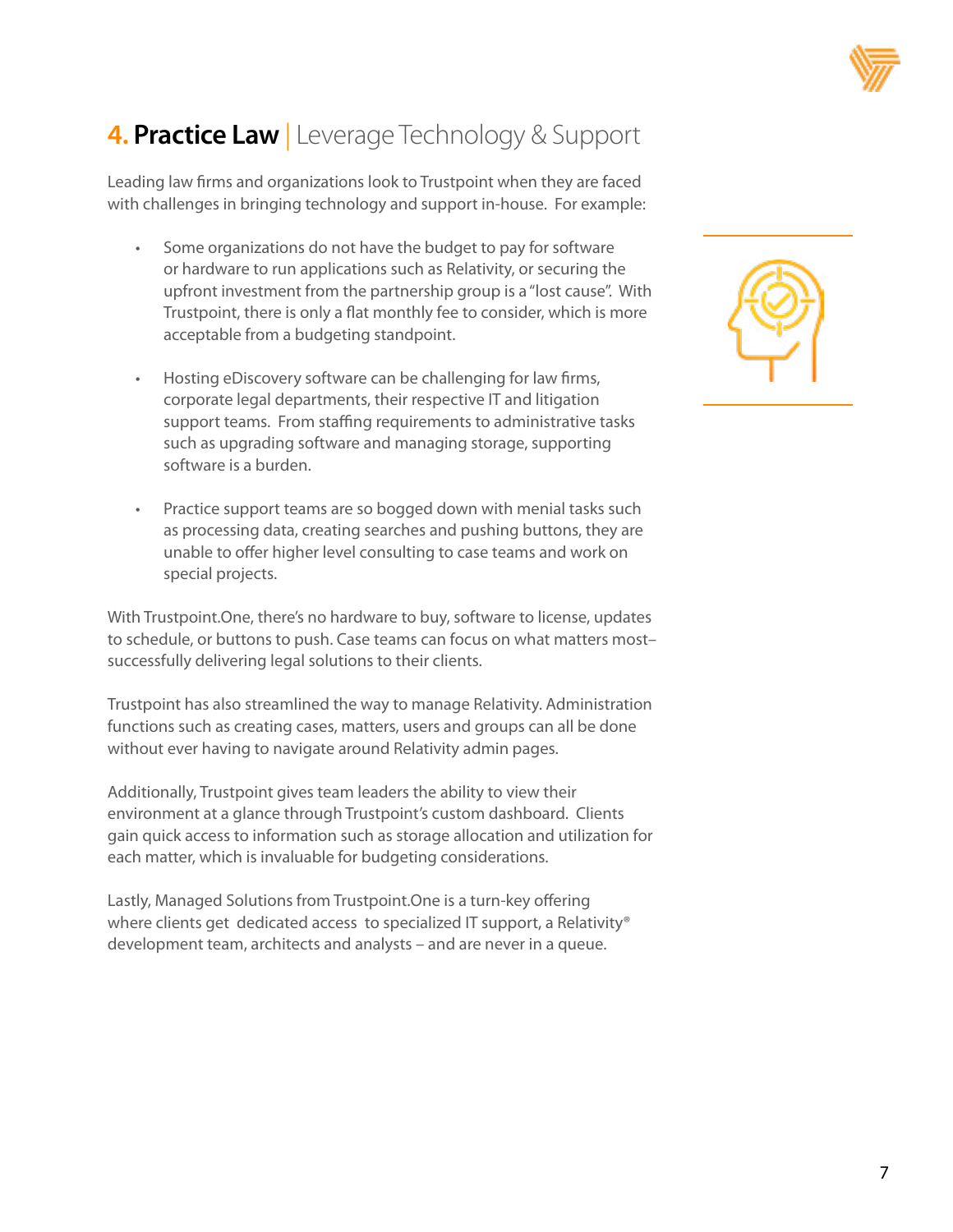

### **5. Eliminate Barriers** Accelerate Your Success

Most of Trustpoint's competitors require long-term commitments a traditional industry approach that Trustpoint is challenging.

Managed services vendors typically require a minimum three-year contract. Trustpoint views unnecessary contractual obligations as barriers to entry because they delay project initiation and delivery.

Rather than burdening the process and relationship with artificial barriers to entry, Managed Solutions<sup>™</sup> provide clients with a secure Relativity® environment without the usual long-term contract or the capital expense, delivering freedom, flexibility and predictability unprecedented in today's eDiscovery marketplace.

Further, Managed Solutions™ require only a simple monthly fee, which can be extended for as long as needed. This eliminates the need for protracted contractual negotiations, mitigates contract risk for clients, and significantly accelerates the timeline to success.

This win-win approach—a highlight of the non-zero-sum business model is made possible by Trustpoint's unique understanding of the marketplace and its enduring mission to always put the customer first.

#### **Non-Zero-Sum |** Win Big = The Path to Success

Trustpoint.One is first to address all five key challenges of eDiscovery in the Big Data era and successfully deliver a mutually-beneficial business model.

Ezekiel Alicea, Trustpoint's Managing Director says, "Many eDiscovery providers have turned away from the managed services model because the value network doesn't make sense to them. Their core business is made up of collecting, processing, hosting and reviewing as much data as possible. With Trustpoint, our core business is aligning our interests with those we support. The Trustpoint approach of removing barriers like capital expense, contracts, processing fees and fixed tiers changes how managed services are delivered, and challenges how eDiscovery services are delivered as a whole."

Trustpoint accepted the challenge to change its eDiscovery services to satisfy client demands by implementing Managed Solutions™, a bold and revolutionary move to finally put an end to out-of-control costs and everincreasing complications created by the traditional transactional approach.



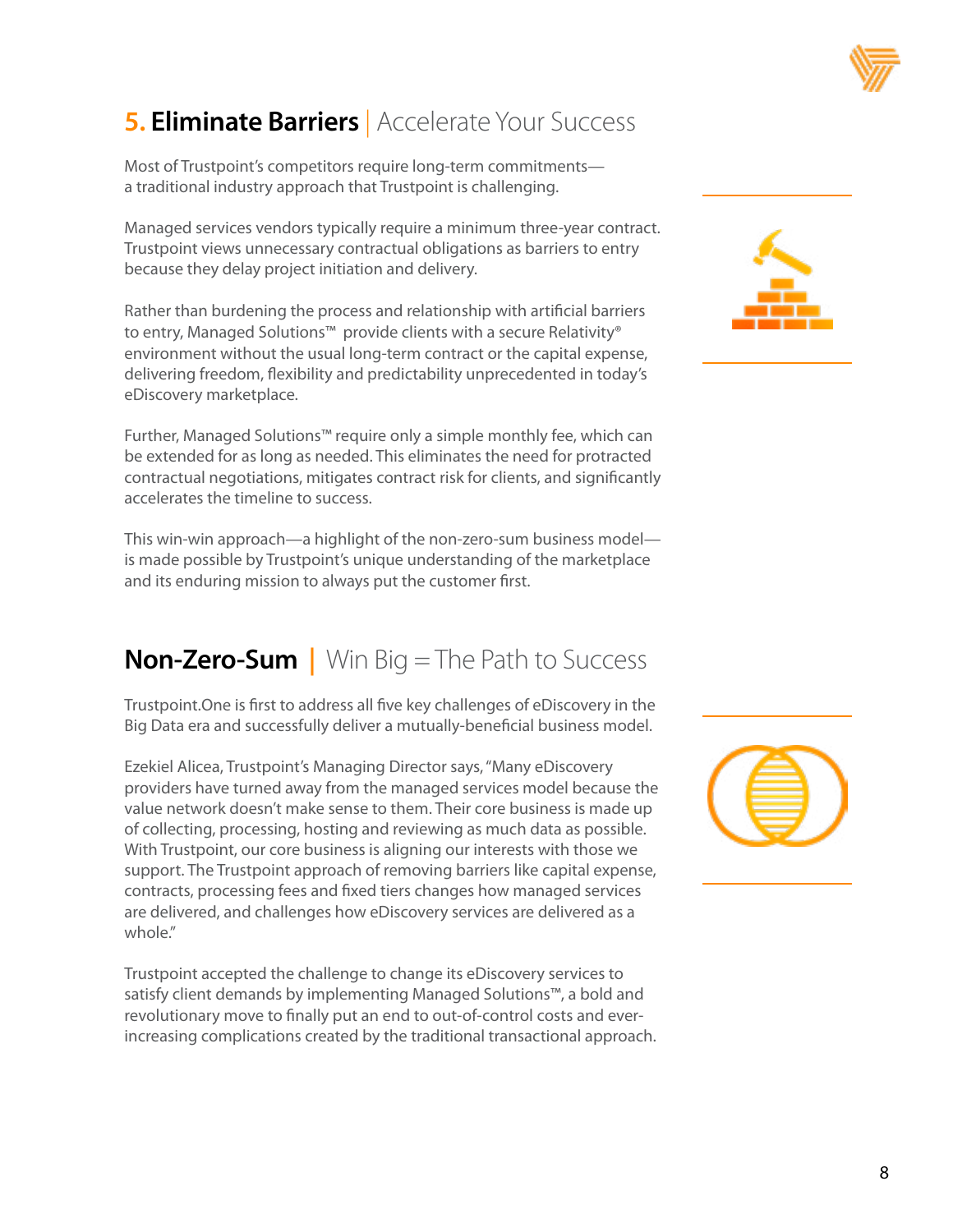

We offer freedom and flexibility coupled with security and priority customer support. All this adds up to what matters most in any industry– a superior customer experience," says Mark Hawn, CEO of Trustpoint. What's in it for Trustpoint, you ask? By aligning the company's interests with those of their constituents, Trustpoint builds lasting relationships based on admiration, mutual gain and, of course– trust. By delighting customers in this way, the company not only earns additional market share, it ensures sustainable outcomes for all concerned. By contributing to the health and vitality of the legal industry and greater marketplace, it impacts those affected by the outcome of large-scale litigation and the economy as a whole.

"In the bigger picture," as Wright suggests, "the intelligent pursuit of selfinterest factors in and seeks to benefit the whole system." This is what true success looks like using the non-zero-sum approach. When markets thrive, companies prosper, and everyone wins.

Trustpoint is poised and ready to address your most pressing issues related to eDiscovery. For more information on Trustpoint's non-zero-sum Managed [Solutions™](http://Managed Solutions) offering, see the [AmLaw 200 Case Study.](http://AmLaw 200 case study)